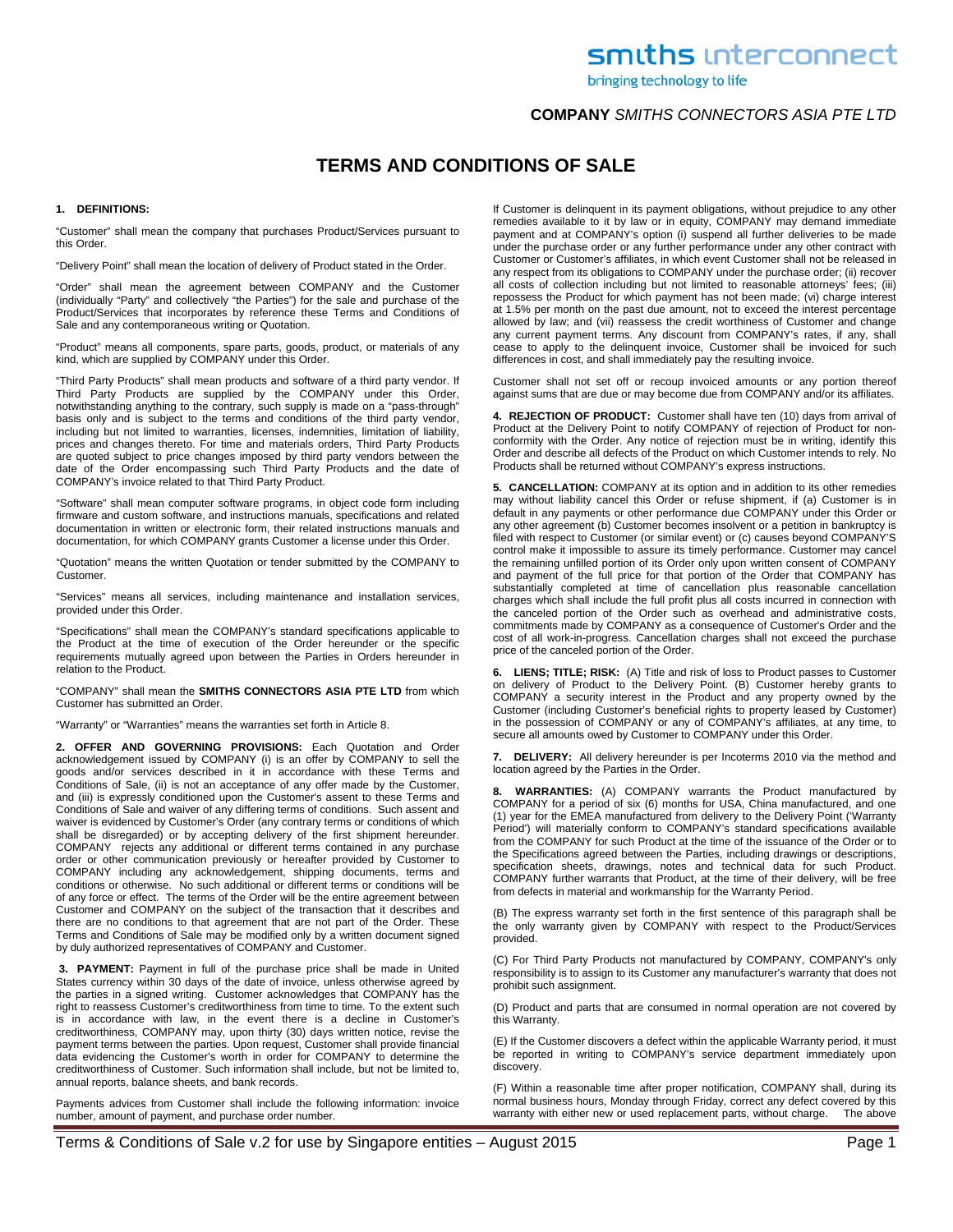bringing technology to life

## **COMPANY** *SMITHS CONNECTORS ASIA PTE LTD*

# **TERMS AND CONDITIONS OF SALE**

remedies are the exclusive remedies of Customer, and the sole responsibility of COMPANY, for breach of this warranty as to repaired or replaced Product. COMPANY'S LIABILITY FOR BREACH OF ANY WARRANTY SHALL BE LIMITED TO THE REMEDIES PROVIDED HEREIN.

(G) The Warranties cease to be effective if Customer fails to operate and use the Product sold hereunder in a safe and reasonable manner in accordance with COMPANY's written instructions.

(H) Customer shall not be entitled to any remedy under the Warranties with respect to: (i) Product/Services that has been subjected to any alteration, disassembly, tampering, modification, or repair without prior authorization by COMPANY; (ii)

Product/Services subjected to experimental running or any type of operation or use other than that for which the Product/Services is designed; (iii) Product/Services

from which COMPANY and/or vendor's trademark or serial number has been altered, removed, or obliterated without COMPANY's written permission, excluding any alteration, removal, or obliteration directly caused by accident or mishap; (iv) Product/Services that has been in storage or immobilized for one (1) year or more after delivery to the Delivery Point.

(I) COMPANY MAKES NO OTHER WARRANTY, EXPRESS OR IMPLIED (EXCEPT WARRANTIES OF TITLE), AND SPECIFICALLY MAKES NO WARRANTY OF MERCHANTABILITY OR OF FITNESS FOR A PARTICULAR PURPOSE OR OF NON-INFRINGEMENT; AND THE EXPRESS WARRANTY SET FORTH IN THIS ARTICLE IS IN LIEU OF ANY SUCH WARRANTIES AND ANY OTHER OBLIGATION OR LIABILITY ON THE PART OF COMPANY.

(J) The Warranties are non-transferable and are applicable only to the original Customer.

#### **9. LIMITATIONS OF LIABILITY AND INDEMNITY:**

General Limitations. IN NO EVENT SHALL COMPANY BE LIABLE FOR ANY<br>SPECIAL, COLLATERAL, INDIRECT, PUNITIVE, INCIDENTAL, SPECIAL, COLLATERAL, INDIRECT, PUNITIVE, INCIDENTAL, CONSEQUENTIAL, OR EXEMPLARY DAMAGES IN CONNECTION WITH OR ARISING OUT OF THIS ORDER OR THE USE OF THE PRODUCT/SERVICES PROVIDED HEREUNDER, REGARDLESS OF WHETHER COMPANY HAS BEEN ADVISED OF THE POSSIBILITY OF SUCH DAMAGES. EXCLUDED DAMAGES INCLUDE, BUT ARE NOT LIMITED TO, COST OF REMOVAL OR REINSTALLATION, ANCILLARY COSTS TO THE PROCUREMENT OF SUBSTITUTE PRODUCT OR SERVICES, RETESTING, LABOR COSTS, LOSS OF GOODWILL, LOSS OF PROFITS, LOSS OF SAVINGS, LOSS OF USE, LOSS OF DATA, OR BUSINESS INTERRUPTION, REGARDLESS WHETHER SUCH CLAIM OR CLAIMS FOR DAMAGES IS BASED ON BREACH OF WARRANTY OR OTHER CONTRACT BREACH, NEGLIGENCE OR OTHER TORT OR ON ANY STRICT LIABILITY THEORY. NO CLAIM, SUIT OR ACTION SHALL BE BROUGHT AGAINST COMPANY MORE THAN ONE YEAR AFTER THE RELATED CAUSE OF ACTION HAS OCCURRED.

Specific Limitations. IN NO EVENT SHALL COMPANY'S AGGREGATE LIABILITY FROM ANY WARRANTY, INDEMNITY, OR OTHER OBLIGATION ARISING OUT OF OR IN CONNECTION WITH THIS ORDER, OR ANY USE OF ANY PRODUCT PROVIDED HEREUNDER, EXCEED THE TOTAL AMOUNT OF THE APPLICABLE ORDER UNDER WHICH THE PRODUCTS WERE PURCHASED WITH RESPECT TO WHICH LOSSES OR DAMAGES ARE CLAIMED REGARDLESS WHETHER SUCH CLAIM OR CLAIMS IS BASED ON BREACH OF WARRANTY OR OTHER CONTRACT BREACH, NEGLIGENCE OR OTHER TORT OR ON ANY STRICT LIABILITY THEORY. EVEN IF COMPANY HAS BEEN ADVISED OF THE POSSIBILITY OF ANY SUCH DAMAGES, COMPANY SHALL NOT BE RESPONSIBLE FOR ANY CLAIM AGAINST CUSTOMER BY A THIRD PARTY. THE EXISTENCE OF MORE THAN ONE CLAIM AGAINST THE PARTICULAR UNITS SOLD TO CUSTOMER UNDER THIS ORDER SHALL NOT ENLARGE OR EXTEND THIS LIMIT.

CUSTOMER UNDERSTANDS AND AGREES THAT THE FOREGOING LIABILITY LIMITATIONS ARE ESSENTIAL ELEMENTS OF THIS ORDER AND THAT IN THE ABSENCE OF SUCH LIMITATIONS THE MATERIAL AND ECONOMIC TERMS OF THIS ORDER WOULD BE SUBSTANTIALLY DIFFERENT.

COMPANY shall not be liable for failure to deliver, for delay in delivery, or for any losses or damage to Customer, or to the Product/Services occasioned by delays, in the performance of COMPANY's obligations, due to: (i) any cause beyond COMPANY's reasonable control or the control of COMPANY's suppliers or subcontractors; (ii) an act of God, act or omission of Customer, act of civil or military authority, fire, terrorism, strike or other labor difficulty, riot or other civil

disturbance, insolvency or other inability to perform by the manufacturer, delay in transportation; or (iii) any other commercial impracticability including any changes in laws and regulations.

Customer will protect and indemnify COMPANY against all claims arising out of patents, designs, trade secrets, copyrights, or trade names with respect to Products manufactured wholly or partially to Customer's designs or specifications, including any costs, expenses, loss, attorneys' fees, settlement payments, or damages.

### **10. PRICES, TAXES AND CURRENCY:**

Prices for Product shall be in accordance with the COMPANY's proposal.

COMPANY's proposals and the Order Price exclude all sales taxes, value-added taxes, import and export duties and any other taxes, surcharges, duties or tariffs of any kind now existing or hereafter imposed upon COMPANY, its personnel or subcontractors or their properties in any country or territory either directly or indirectly in respect of the production, sale, supply, delivery, license export and import, or use of the Product. Customer shall be responsible for all such taxes, duties and charges. If such charges are not collected at the time of payment Customer will hold COMPANY harmless.

If COMPANY is required to impose, levy, collect, withhold or assess any such taxes, duties and charges, COMPANY shall invoice Customer for such taxes, duties and charges unless Customer furnishes COMPANY with an exemption certificate or other equivalent documentation demonstrating its exemption from such taxes, duties and/or charges.

If Customer is required by law to make any tax withholding from amounts paid or payable to COMPANY, (i) the amount paid or payable shall be increased to the extent necessary to ensure that COMPANY receives a net amount equal to the amount that it would have received had no taxes been withheld; (ii) Customer shall forward proof of such legally required withholding to COMPANY.

Customer shall remit the amount due on the invoice in the currency indicated on the invoice.

**11. INVOICING:** Invoices shall be sent to the address specified in the Order. Should Customer dispute any invoice, Customer shall notify COMPANY of the nature of the dispute in writing within fifteen (15) days of the invoice date. If Customer does not notify COMPANY of any dispute within fifteen (15) calendar days of the invoice date, then the invoice is deemed to have been accepted and invoice payment is required to be made on the payment due date per contract terms. Notwithstanding any dispute regarding the invoice, Customer shall pay the undisputed portion of the disputed invoice.

**12. MERGER AND SEVERABILITY:** This Order contains the total agreement of the Parties, and all agreements entered into prior to or contemporaneously with the execution of this Order are excluded whether oral or in writing, except that a contemporaneous writing, signed by both Parties, and firmly attached to this Order, shall be considered part hereof. If any provision of this Order shall be determined by a court of competent jurisdiction to be invalid or unenforceable, such determination shall not effect the remaining provisions of this Order, all of which shall remain in full force and effect.

**13. GOVERNING LAW AND FORUM:** This Order shall be governed by, and construed in **accordance** with, the laws of Singapore. The parties irrevocably agree that the courts of Singapore shall have exclusive jurisdiction over any claim or matter arising under or in connection with this Order and that accordingly any proceeds in respect of any such claim or matter shall be brought in such court. **THIS ORDER SHALL NOT BE GOVERNED BY THE 1980 U.N. CONVENTION ON CONTRACTS FOR THE INTERNATIONAL SALE OF GOODS.** No action in law or equity arising out of this Order may be brought by Customer more than one (1) year after the cause of action has first arisen. COMPANY shall have the right to collect from Customer its reasonable expenses, including attorneys' fees, incurred in enforcing this Order. The rights and obligations herein shall survive completion of the final payment under this Order.

**14. EXPORT CONTROLS:** If the Products or Services sold hereunder are exported from the country where COMPANY resides, they may only be done so in accordance with the laws and regulations of such jurisdiction, and any diversion contrary to such laws is prohibited. Customer will not export any technical data, or commodities that are controlled by government regulations in violation thereof. Customer agrees to defend, indemnify and hold harmless COMPANY from and against any claim, loss, liability, expense or damage (including liens or legal fees)